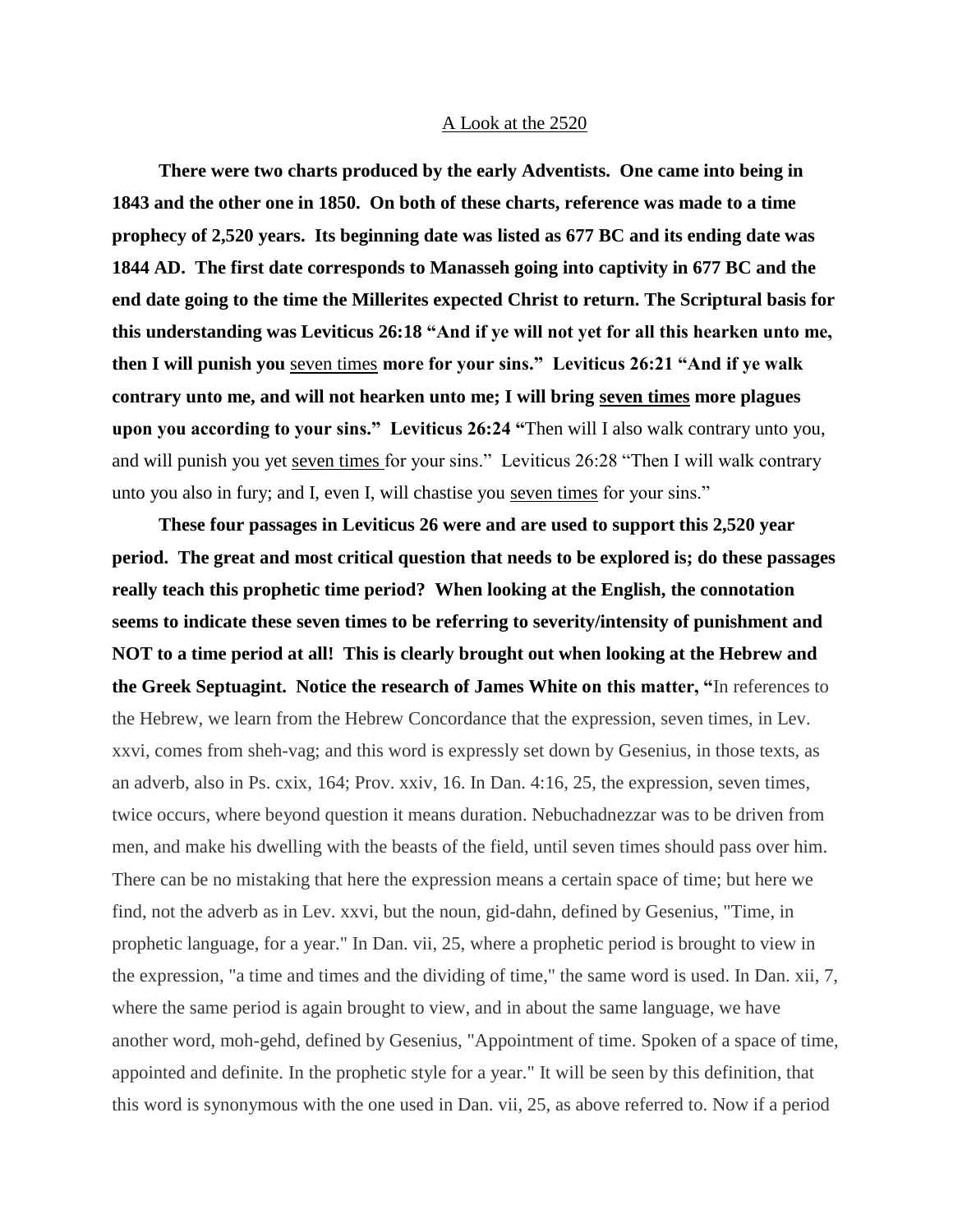of time is meant by the expression, seven times, in Lev. xxvi, one of these words should and would most assuredly have been used. And the fact that neither of these words is there used, but another word, and that an adverb, places it beyond question that no such period is there intended." Ibid.

 James White, citing the Hebrew, declares that the word times in Leviticus 26 actually is an adverb meaning intensity or severity. It is not a noun as seen in Daniel 4 or Daniel 7 when a time is used. In both places in Daniel, the word is used as a noun representing a time period. Leviticus 26 is completely different. White summarizes his understanding of the passage in Leviticus 26 this way, "So then, there is no prophetic period in Lev. xxvi; and those who imagine that such a thing exists, and are puzzling themselves over the adjustment of its several dates, are simply beating the air. To ignore, or treat with neglect, a prophetic period where one is plainly given is censurable in the extreme. It is an equally futile, though not so heinous, a course, to endeavor to create one where none exists." Uriah Smith concurs with White.

 **"**But we need borrow no trouble on this score; for the expression "seven times" does not denote a period of duration, but is simply an adverb expressing degree, and setting forth the severity of the judgments to be brought upon Israel. If it denoted a period of time, a noun and its adjective would be used, as in Dan.4:16: "Let seven times pass over him." Here we have the noun (times) and adjective (seven): thus, shibah iddan); but in the passages quoted above from Leviticus 26, the words "seven times" are simply the adverb (sheba), which means "sevenfold." The Septuagint makes the same distinction, using in Dan.4:16, etc., but in Leviticus simply the adverb," Uriah Smith, Daniel and Revelation, pgs 784,785

 Looking strictly at Leviticus 26, according to James White and Uriah Smith, there is no time prophecy there! The Hebrew words indicate severity or intensity of punishment, but do not mean a period of time.

 Why then is the 2520 an issue? The time period is stated on both the 1843 and 1850 charts and Ellen White endorsed them. "I have seen that the 1843 chart was directed by the hand of the Lord, and that it should not be altered; that the figures were as He wanted them; that His hand was over and hid a mistake in some of the figures, so that none could see it, until His hand was removed."—*Early Writings,* p. 74. Listen to other statements concerning the charts. "The truths that we received in 1841, `42, `43, and `44 are now to be studied and proclaimed. The messages